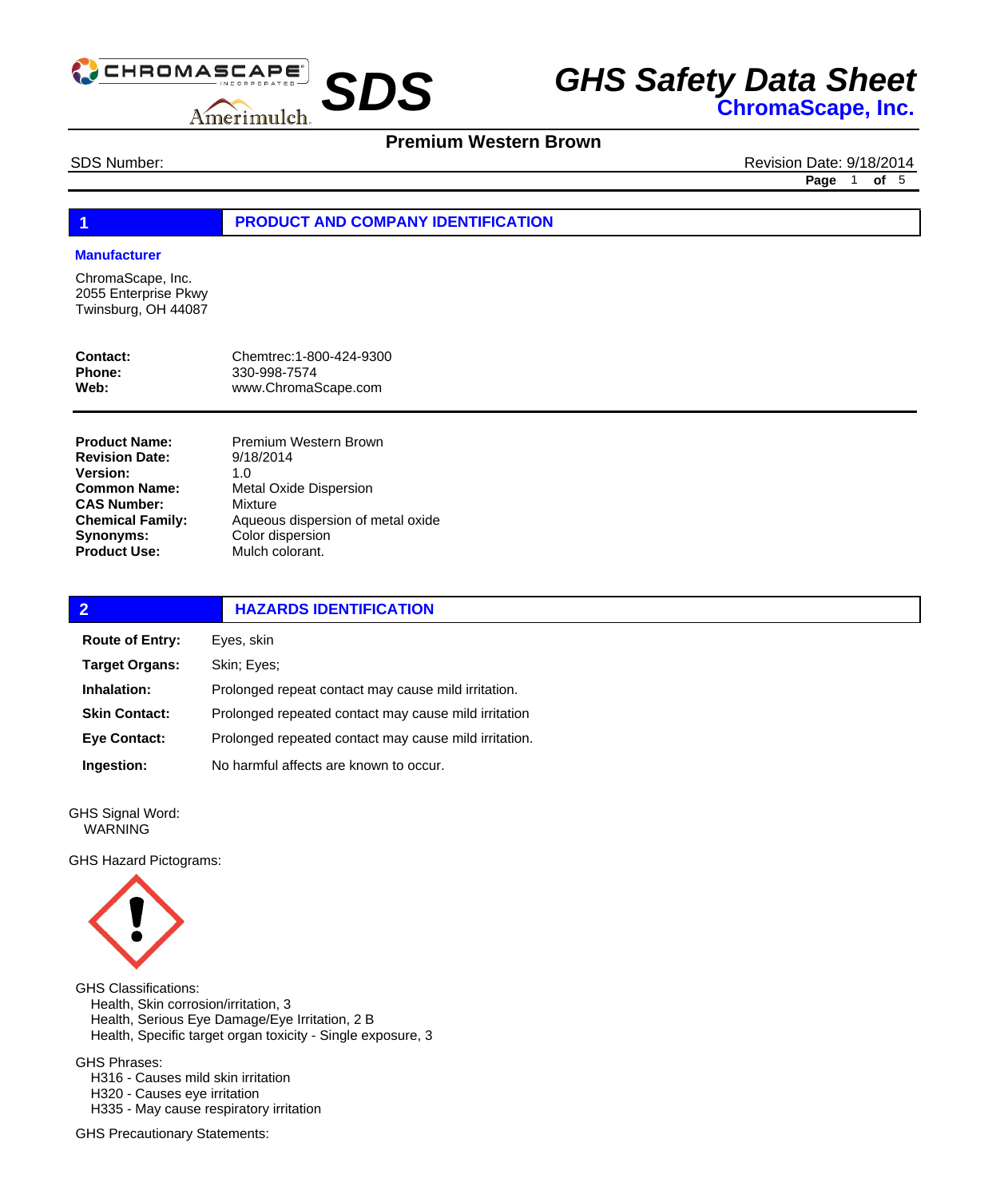

**Premium Western Brown**

SDS Number: Revision Date: 9/18/2014 **Page** 2 **of** 5

 P264 - Wash \_ thoroughly after handling. P352 - Wash with soap and water.

Note that GHS hazard catagories go from low hazard substances with higher numbers to lower numbers which are more hazardous substances.

Note:

Hazard category 3 skin hazard is the lowest level hazard meaning mild skin irritant. Hazard category 2B eye hazard is the lowest level hazard meaning mild eye irritant.

| $\overline{3}$                                                | <b>COMPOSITION/INFORMATION ON INGREDIENTS</b>                                                                     |
|---------------------------------------------------------------|-------------------------------------------------------------------------------------------------------------------|
| Ingredients:                                                  |                                                                                                                   |
| Water<br>Iron Oxide<br>Proprietary non-hazardous ingredients. | 7732-18-5 Proprietary amount %<br>1309-37-1 Proprietary amount %<br>Propylene Glycol 57-55-6 Proprietary amount % |
| 4                                                             | <b>FIRST AID MEASURES</b>                                                                                         |

| Inhalation:          | If symptoms develop, move victim to fresh air. If symptoms persist, obtain medical attention.                                         |
|----------------------|---------------------------------------------------------------------------------------------------------------------------------------|
| <b>Skin Contact:</b> | Promptly flush skin with water until all chemical is removed.                                                                         |
| <b>Eye Contact:</b>  | Immediately flush eyes with large amounts of water for at least 15 minutes, lifting eyelids occasionally to facilitate<br>irrigation. |
| Ingestion:           | Not considered dangerous.                                                                                                             |

**5 FIRE FIGHTING MEASURES**

| <b>Flammability:</b>       | Non-flammable  |
|----------------------------|----------------|
| <b>Flash Point:</b>        | Non-comustible |
| <b>Flash Point Method:</b> | N/A            |
| <b>Burning Rate:</b>       | N/A            |
| <b>Autoignition Temp:</b>  | N/A            |
| LEL:                       | N/A            |

### **6 ACCIDENTAL RELEASE MEASURES**

Do not discharge into drains.

Do not dump in drains or storm water.

Pick up excess liquid with inert absorbant material and place into separate waste container.

Sweep up, place in bag and hold for waste disposal.

Watch out for slippery conditions when spillage.

Dispose of waste properly.

Not hazardous waste.

This product is not environmentally hazardous. It will however, cause, discoloration of soil and storm water. Avoid soil and water contamination.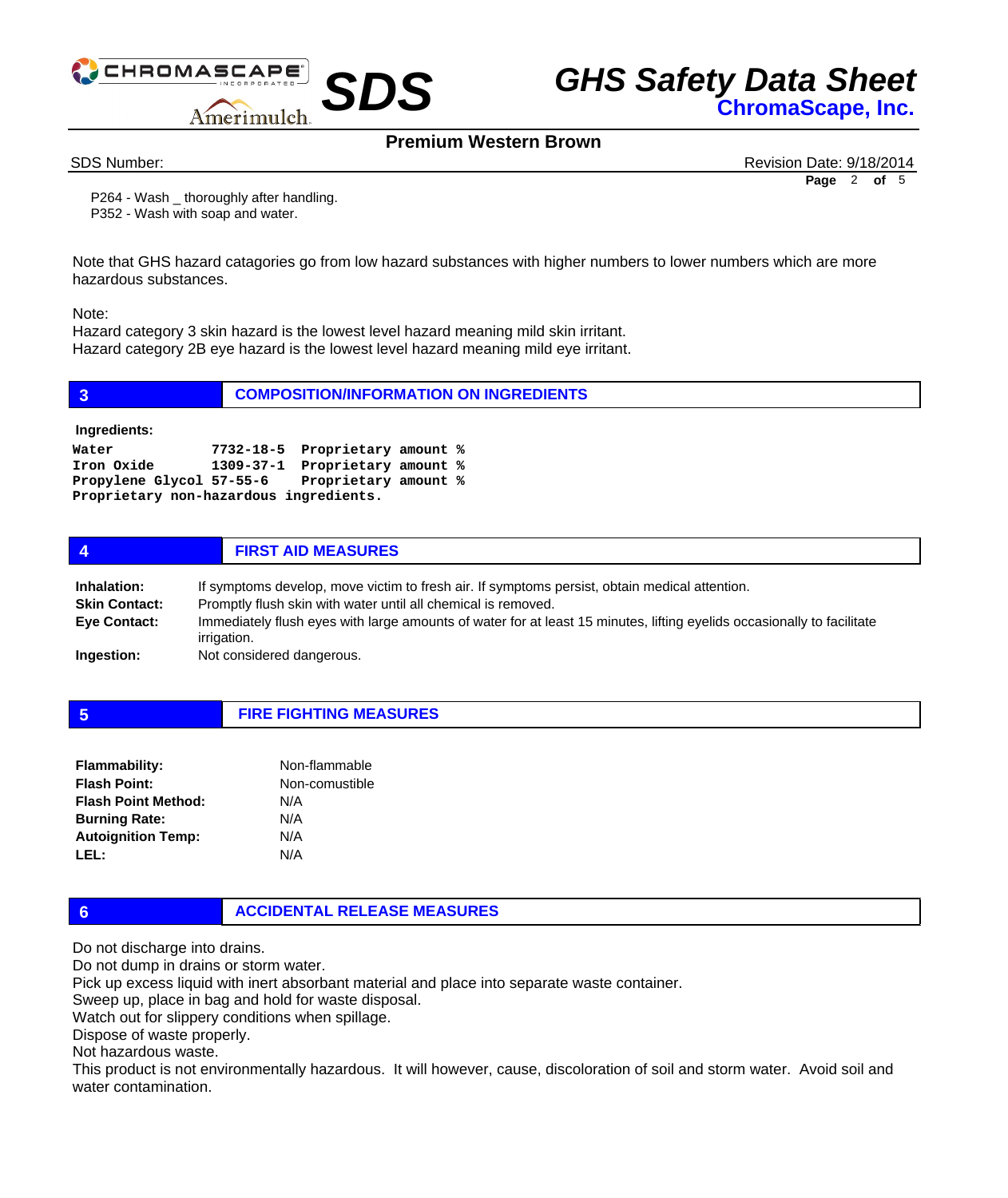

### **Premium Western Brown**

SDS Number: Revision Date: 9/18/2014 **Page** 3 **of** 5

#### **FIGURE 12 IN STORAGE**

Wash thoroughly after handling. Keep from freezing. Do not store in excessive heat > 100 F. Store out of direct sunlight. Prevent contact with storm water. **Handling Precautions: Storage Requirements:**

#### **8 EXPOSURE CONTROLS/PERSONAL PROTECTION**

HMIS PP, B | Safety Glasses, Gloves, recommended. **Personal Protective Equip:**

**Exposure Limits according to: US OSHA (TWA5)/PEL): None ACGIH (TWA/TLV): None** 

 **Respiratory Protection: Not required. Ventilation: Ventilation recommended, not required. Protective Gloves: Rubber gloves recommended. Eye Protection: Use safety glasses. Other Protective Equipment: Not required.** 

#### **9 PHYSICAL AND CHEMICAL PROPERTIES**

**Physical State: Odor Threshold: Spec Grav./Density: Boiling Point: Flammability: Partition Coefficient: Vapor Pressure: pH: Evap. Rate: Decomp Temp: Appearance:** Brown liquid

Liquid Not established. >1 212F Not flammable Unknown. Not applicable. 8.6 - 9.4 <1 Not applicable

**Solubility: Freezing/Melting Pt.: Flash Point: Vapor Density: Bulk Density: Auto-Ignition Temp: UFL/LFL:**

**Odor:**

Faint odor. Dispersable 32F NA Not applicable 15.5 - 16.5 weight per gallon. Not applicable Not applicable.

### **10 STABILITY AND REACTIVITY**

**Stability: Conditions to Avoid: Materials to Avoid: Hazardous Decomposition: Hazardous Polymerization:**

Stable and non - reactive. Excessive heat and freezing. Strong oxizers, aluminum powder. None None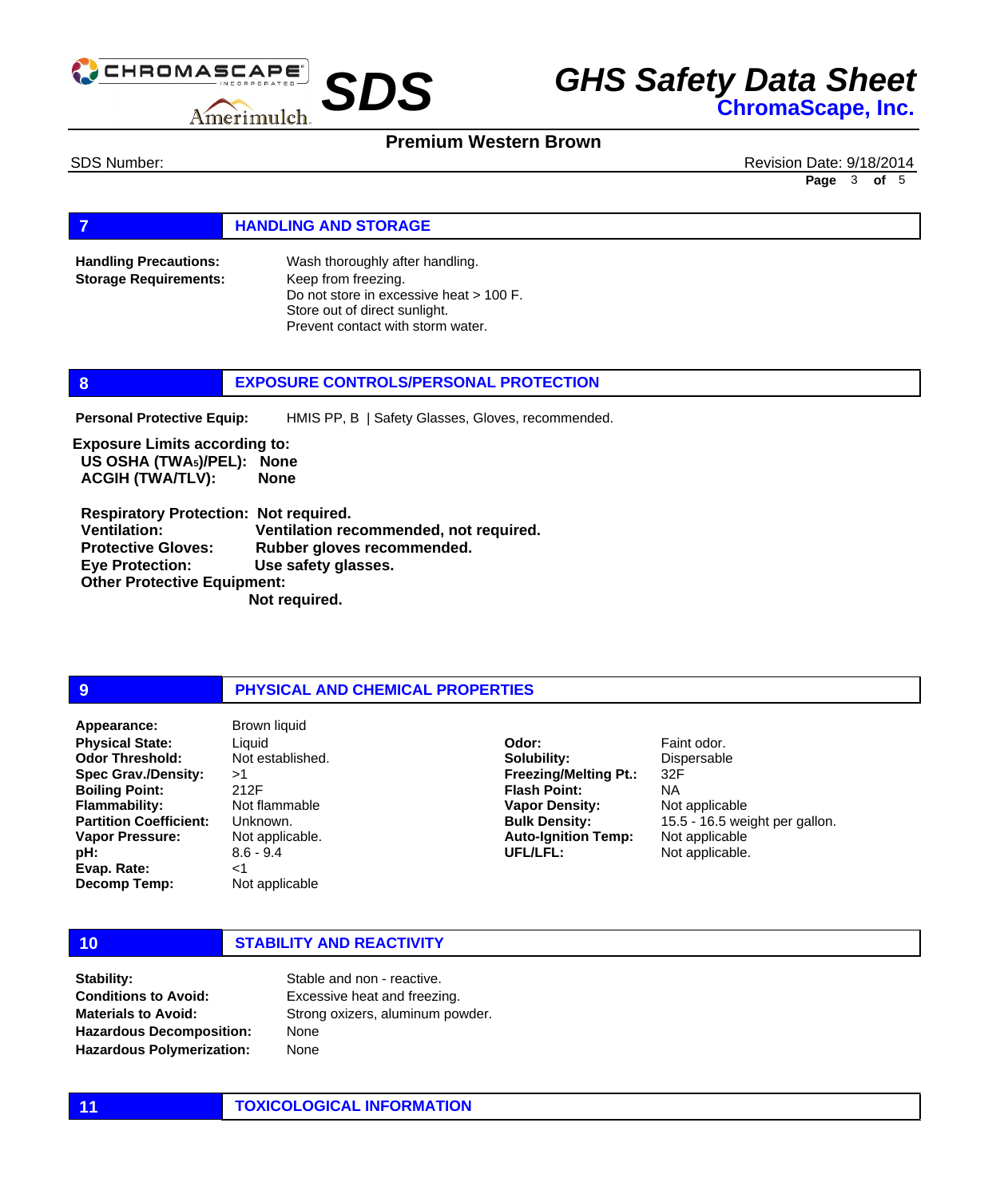

## **Premium Western Brown**

SDS Number: Revision Date: 9/18/2014 **Page** 4 **of** 5

### **Toxicity Data:**

| Eye Effects:                     | May be irritating.            |  |
|----------------------------------|-------------------------------|--|
| Skin Effects:                    | May be irritating.            |  |
| Accute Inhalation Effects: None. |                               |  |
| <b>Chronic Effects:</b>          | None.                         |  |
| Carcinogenicity:                 | Not known to be carcinogenic. |  |
| Mutagenicity:                    | Not known to be mugagenic.    |  |
| Teratogenicity:                  | Not known to be teratogenic.  |  |

Accute Oral Effects:

No toxicological testing has been conducted, since no toxicological effects are expected. May cause slight irritation but is not expected to produce adverse effects. Not intended for ingestion.

**12 ECOLOGICAL INFORMATION** 

Ecological testing has not been performed on this product. Dispose of contents and container properly. Do not dump. Contents will cause discoloration in soil and water.

**13 DISPOSAL CONSIDERATIONS** 

Dispose of contents properly. Dispose of containers properly. Containers can be re-used or recycled. Free IBC disposal call: 1-888-SCHUETZ or 1-888-724-8389 Product is not a hazardous waste under US or Canadian regulation.

**14 TRANSPORT INFORMATION** US DOT: Not Classified UN #: Not classified

UN Shipping Class: Not Classified

UN Packing Group: Not Classified

### **15 REGULATORY INFORMATION**

International Inventories and U.S. Regulations :

All components of this product are listed on or are exempt from the following inventories:

RCRA This mixture and or its contents are not a hazardous waste if disposal is required

CERCLA Components of this mixture are not CERCLA hazardous substances.

CONEG This mixture and or its contents meet the CONEG limits for the sum